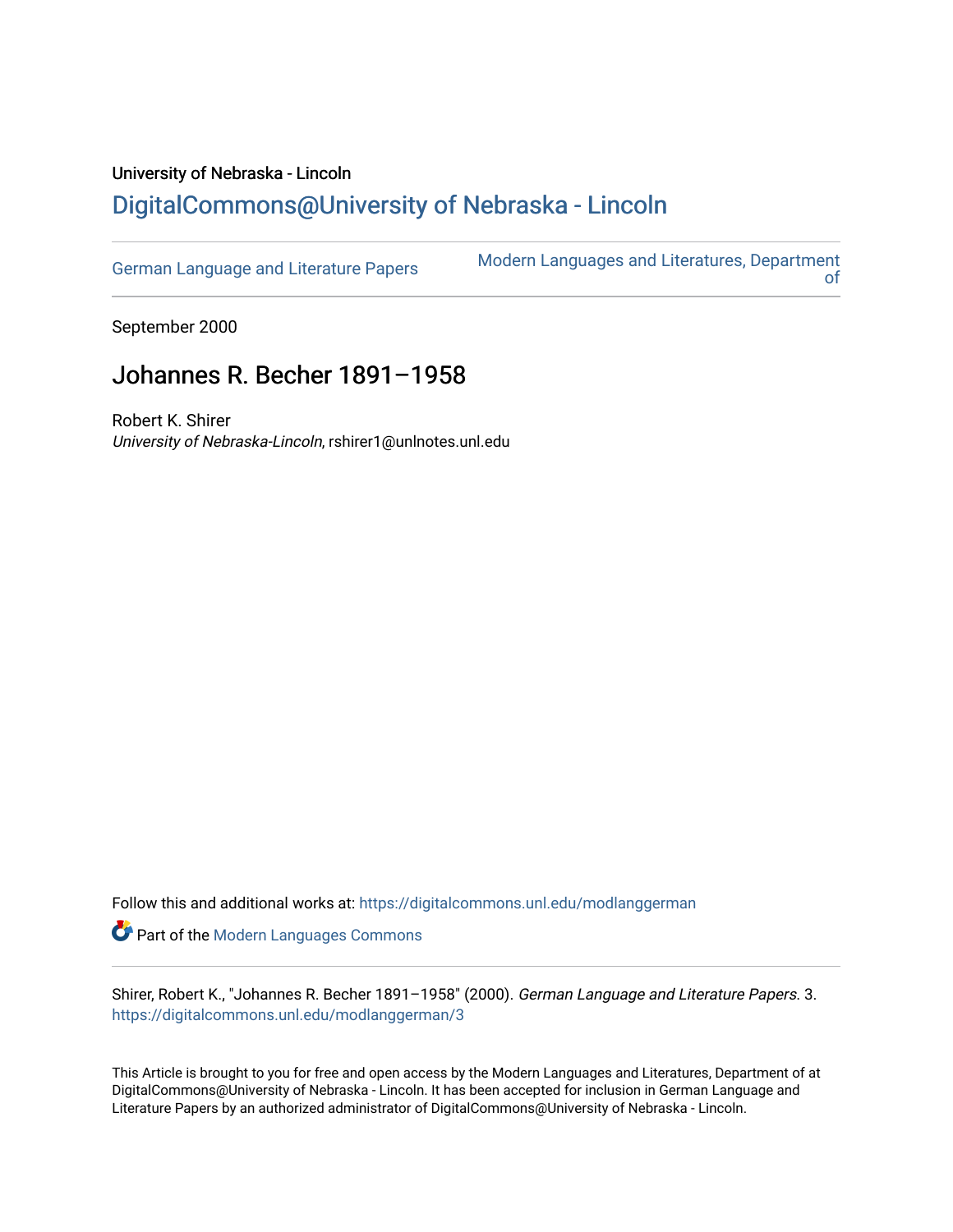

## **Johannes R. Becher** 1891–1958

Published in *Encyclopedia of German Literature*, ed. Matthias Konzett (Chicago and London: Fitzroy Dearborn Publishers, 2000), v. 1, pp. 74– 76. Copyright © 2000 Fitzroy Dearborn Publishers; division of Taylor & Francis Publishing. Used by permission.

Throughout much of the 20th century, the name of Johannes R. Becher elicited strong reactions: he was a gifted Expressionist poet or a dangerous but largely incoherent pacifist; he was a tool of Moscow willing to betray the Weimar Republic or an example of an artist who transcended his class and served the proletariat; he was a degenerate enemy of the Th ird Reich or a hero of the *Volkfront;* his was a strong voice for the survival of German culture in the dark years or the timid voice of a survivor of Stalin's blood purges; he was a heroic pioneer for cultural renewal in the fledgling German socialist state or a vain, grasping functionary who betrayed his friends to retain his own tenuous position. Any of these views can be found in writings about Becher, both during and after his lifetime, and there is doubtless a kernel of truth in most of them.

Johannes R. Becher, the son of a judge in Munich, began writing poetry early. He idolized Dehmel, Hölderlin, and Kleist. An adolescent love affair with a young woman named Fanny Fuss ended in a self-consciously Kleistian suicide pact on Easter Sunday, 1910. Becher shot Fanny and then himself in the chest; she died, and he survived. Images of death, martyrdom, sin, and redemption filled Becher's earliest published works—his Kleist hymn, *Der Ringende* (1911); his first poems, *Die Gnade eines Frühlings* (1912); the novel *Erde* (1912); and *De profundis domine* (1913)—and reflected his struggles with this terrible event.

Becher moved between Berlin and Munich in the years before the war. Ostensibly a student, he wrote, helped with his friend Bachmair's publishing venture, and became a part of the literary cafe scene in both cities. He also developed a serious morphine addiction that plagued him for the remainder of the decade. In *Verfall und Triumph* (1914), he juxtaposes images of society's outsiders prostitutes, criminals, the sick, and the impoverished—with visions of apocalyptic change, which he brought forth through the power of the poetic word.

Becher was horrified by the outbreak of the war in 1914 and by the deaths of many of his contemporaries. The imagery of his poetry became more extreme, his syntax became more radical, and his work,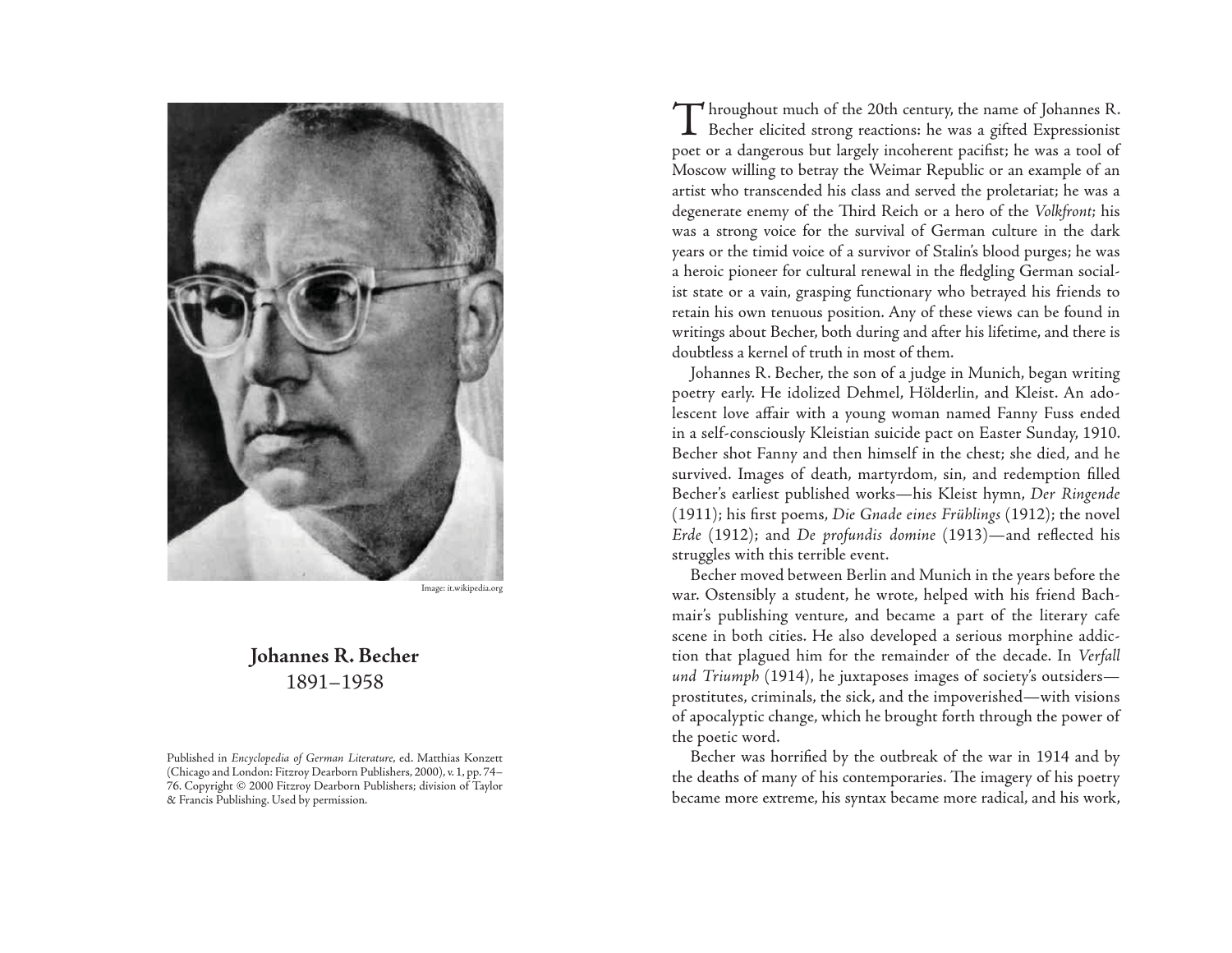with titles such as *An Europa* (1916), *Päan gegen die Zeit* (1918), and *Verbrüderung* (1916), became a series of manifestos for revolution and cultural upheaval. Becher conjured visions of armies of social outcasts rising up to exorcise the horrors of society and offered images of an ill-defined Utopia born of this revolution. Becher joined the Spartakists in 1917 and wrote a poem celebrating the birth of the Soviet Union, but not until 1924 did he become an active member of the Communist Party of Germany (KPD).

The intervening years, which brought the end of the war and the failure of the radical revolution Becher had anticipated, also included personal changes for Becher. Since 1916 Katherina Kippenberg of the *Insel Verlag* and Harry Graf Kessler had supported Becher financially and morally, and with their help he slowly weaned himself of his drug addiction. He studied medicine briefly, married and divorced, and had several love affairs. His poetry turned toward a reli<sup>g</sup>ious Utopia in volumes such as *Um Gott* (1921), *Verklärung* (1922), and *Hymnen* (1924).

During the early 1920s, however, Becher involved himself in KPD activities and began to study Marxism. While *Maschinenrhythmen* (written in 1922, published in 1926) combines his old Expressionist imagery with his new communist zeal, Der Leichnam auf dem Thron (1925) marked his emergence as an agitational communist poet. Past extremes of image and form yielded to simplicity and directness. Th is volume and the 1925 novel *(CH Cl=CH)3 (Levisite)* (1926) resulted in Becher's prosecution for high treason, which caused international protests and established him as an important literary voice for the KPD. In 1928 Becher became the leader of the League of Proletarian-Revolutionary Writers (Bund proletarisch-revolutionäter Schriftsteller) and an editor of its journal, *Die Linkskurve.* He had made the first of several trips to the Soviet Union in 1927 and in 1931 published his dramatic poem *Der grosse Plan*, a celebration of the first Five Year Plan, which was performed by the Neue Volksbühne in Berlin in 1932.

When the Nazis came to power in 1933, Becher was forced into exile, first in Vienna and Prague and then in the Soviet Union. He

went to Paris in 1934 and 1935 and helped organize a *Volksfront* of intellectuals that came together at the International Writers' Conference in Defense of Culture in June 1935. He returned to Moscow where he assumed the editorship of the important exile journal *Internationale Literatur: Deutsche Blätter.* In 1936 the pace of Stalin's purges intensified, and many of Becher's closest associates were arrested and perished. By many accounts, Becher was often in peril, but he avoided arrest and survived his own suicidal depressions. He turned his attention as a writer inward; in his poems he reflected on the Ger many lost and what it could be. *Der Glücksucher und die sieben Lasten* (1938) evokes the south German landscapes Becher loved and found resonance with such luminaries as Thomas and Heinrich Mann. Becher also wrote an autobiographical novel, *Abschied* (1940), which shows the idealized development of a bourgeois youth toward socialism.

The Hitler-Stalin pact of 1939 struck a blow to the surviving German Communists in Moscow, but the invasion of the Soviet Union was devastating. Becher, like most of the others, was evacuated to Tashkent. His stature as a cultural-political figure allowed an early recall to Moscow in January 1942, where he became part of the propaganda war against the Nazis. He spoke frequently on the radio, and, later in the war, visited prisoner-of-war camps as part of the Nationalkomitee "Freies Deutschland."

Becher returned to Germany in 1945 as a key member of the KPD team in the Soviet Occupation Zone. He founded the Kulturbund for the "renewal of German culture" and helped to found the Aufbau publishing house and the journals *Aufbau* and *Sinn und Form.* He collaborated with Hanns Eisler to write the national anthem for the new German Democratic Republic and in 1953 became the state's first culture minister. He published poetry, a diary, and several volumes of reflective prose, and he edited and revised his earlier work. By 1956, when Stalin's crimes were acknowledged in the Soviet Union, Becher's health had begun to fail and his influence had weakened. He did not move to help several of his closest associates who fell victim to repressive cultural policies in late 1956 and 1957.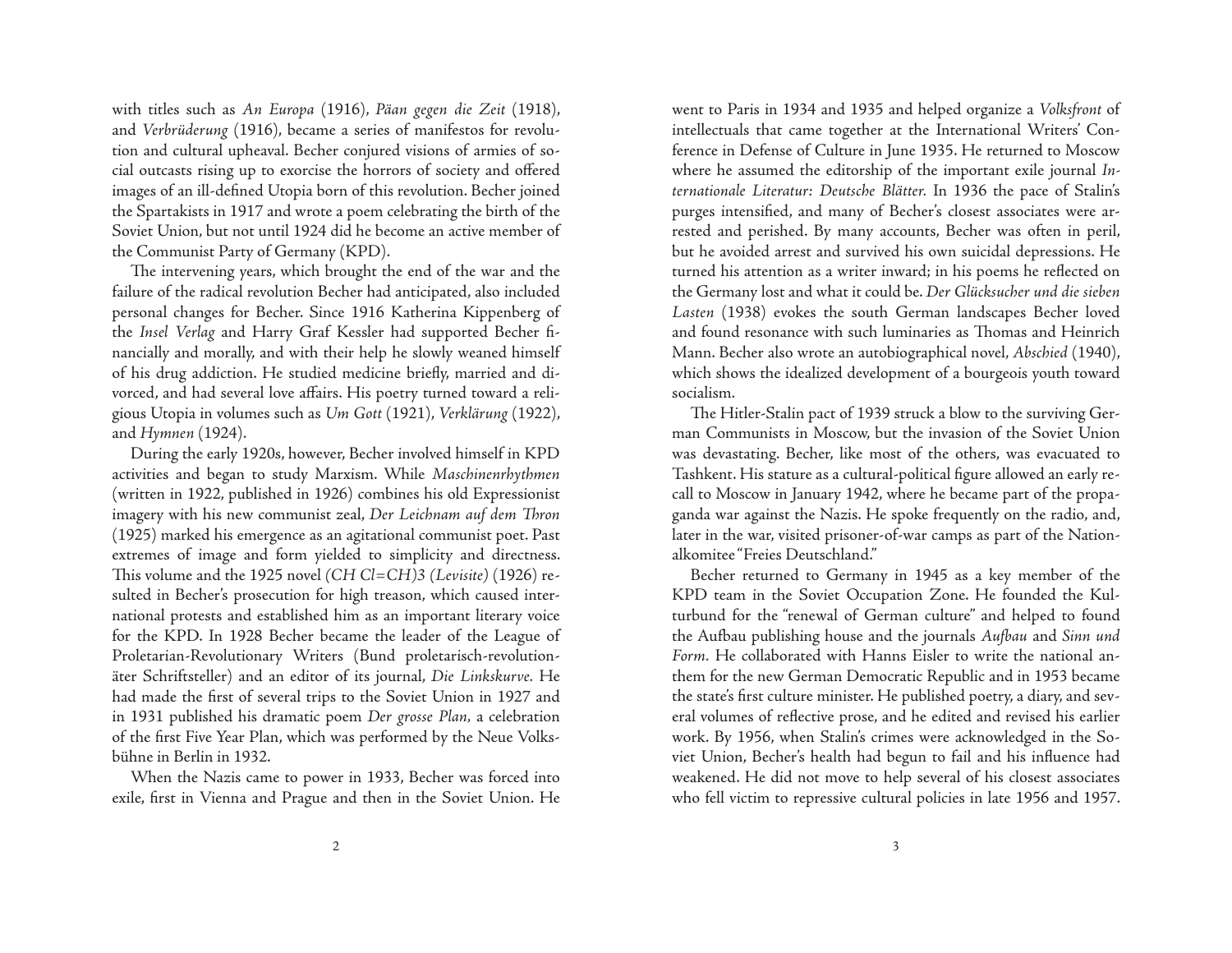Although Becher retained his position as minister until his death in 1958, his power had dissipated. After his death, he became an icon of the state, "the poet of the socialist nation," and only with the passing of the GDR has it been possible to begin the process of reassessing Becher's literary achievements and his political significance.

Robert K. Shirer

### **Biography**

Born in Munich, 22 May 1891. Studied philology, philosophy, and medicine in Munich, Jena, and Berlin; cofounded in 1928 the Association of Proletarian-Revolutionary Writers (Bund proletarisch-revolutionäter Schriftsteller); emigrated to the Soviet Union, 1933, where he edited *Internationale Literatur-Deutsche Blätter,* 1935–45; member of the central committee of exiled Communist Party members of Germany; founder and president of the *Kulturbund zur demokratischen Erneuerung Deutschlands;* cofounder of the Aufbau Verlag; founder of the literary magazine *Sinn und Form,* 1949; cultural minister of the GDR from 1954–58. Died 19 November 1958 in East Berlin.

#### **Selected Works**

#### Collections

*Das neue Gedicht. Auswahl 1912–1918,* 1918 *Ein Mensch unserer Zeit. Gesammelte Gedichte,* 1929 *Der Welt-Entdecker. Ausgewählte Gedichte, 1912-1937,*<sup>1938</sup> *Gedichte,* 1943 *Dichtung. Auswahl aus den Jahren 1939–43,*<sup>1944</sup> *Ein Mensch unserer Zeit in seinen Gedichten, 1911–1951,* 1951 *Auswahl. 6 Bände,* 1952 *Vom Anderswerden,* 1955 *Ein Staat wie unserer Staat,* 1959 *Becher. Ein Lesebuch für unsere Zeit,*<sup>1960</sup> *Über Literatur und Kunst,* 1962

*Gesammelte Werke, 18 Bände,* 1966–81 *Werke, 3 Bände, 1971 Gedichte, 1975 Becher und die Insel: Brief und Dichtungen, 1916–1954,*<sup>1981</sup> *Den ganzen Menschen wollen wir erfassen,*<sup>1981</sup> *Metamorphosen eines Dichters. Gedichte, Briefe, Dokumente 1909– 1945,* 1992 *Der gespaltene Dichter, 1945–58,*<sup>1991</sup> *Briefe, 1909–1958,* 2 vols., 1993

#### Poetry

*Der Ringende,* <sup>1911</sup> *Die Gnade ernes Frühlings,*<sup>1912</sup> *De profundis Domine,* <sup>1913</sup> *Verfall und Triumph,* <sup>1914</sup> *An Europa,* 1916 *Verbrüderung,* <sup>1916</sup> *Päan gegen die Zeit,* <sup>1918</sup> *Die heilige Schar,*<sup>1918</sup> *Gedichte für ein Volk,*<sup>1919</sup> *Gedichte um Lotte,* 1919 *An Alle!* 1919*Ewig im Aufruhr,* <sup>1920</sup> *Zion,* 1920 *Der Gestorbene,* 1921 *Um Gott,* 1921 *Verklärung: Hymne, 1922 Drei Hymnen,* 1923 *Hymnen,* 1924 *Der Leichnam auf dem Th ron,* 1925 *Maschinenrhythmen,* 1926 *Die hungrige Stadt,* <sup>1927</sup> *Im Schatten der Berge,*<sup>1928</sup> *Graue Kolonnen,* 1930 *Der große Plan,* 1931